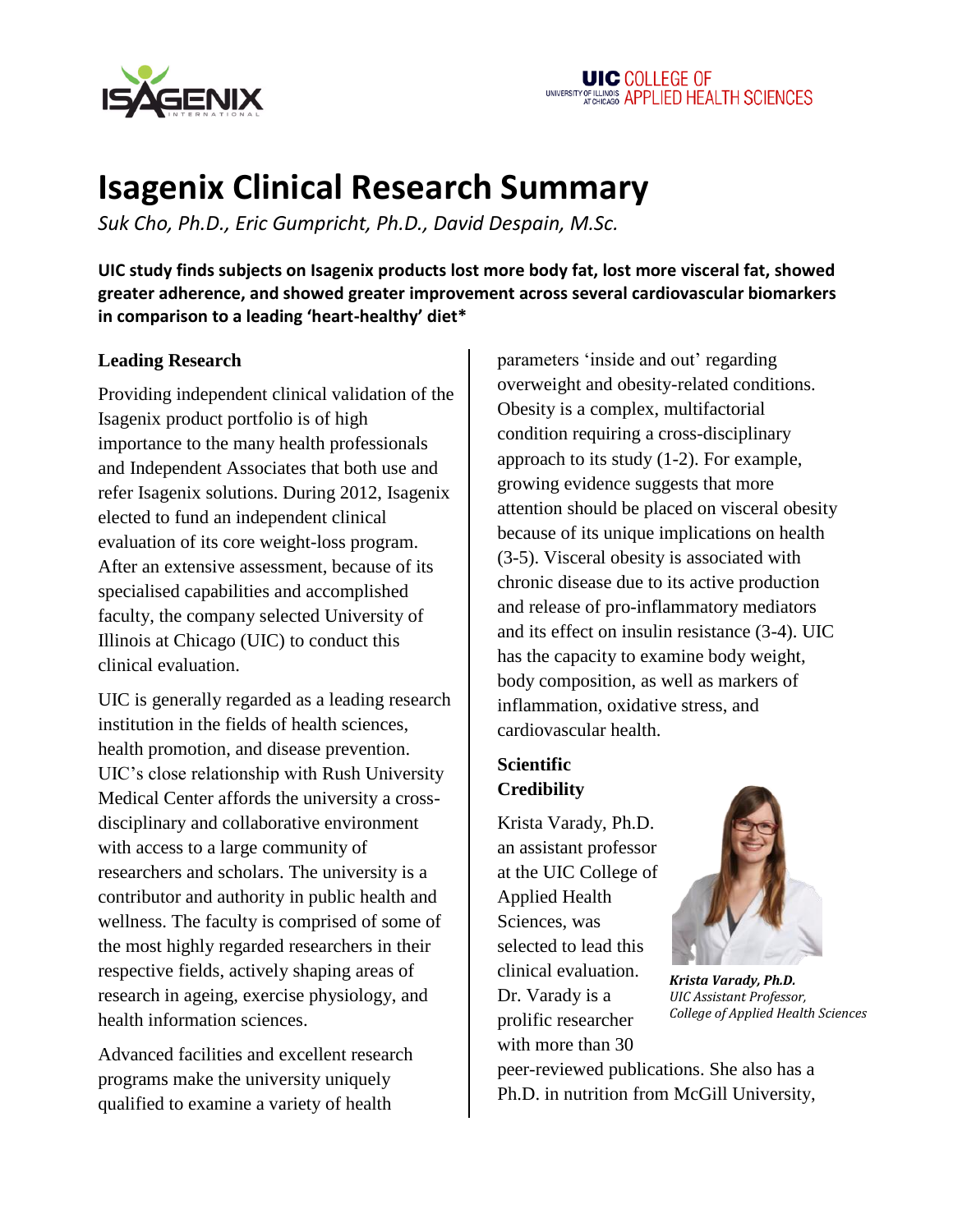

one of the top universities in Canada. Dr. Varady has devoted much of her research to investigating novel strategies to facilitate weight-management and decreasing cardiovascular disease risk in obese subjects (5-14). She is also one of the pioneers in researching alternate-day and intermittent fasting.

Previously, Dr. Varady had investigated several regimens that have comprised either alternate-day or intermittent fasting (5-8). Several of her findings have been extremely positive in showing intermittent fasting to be an effective means for encouraging weight loss and improving vascular health. The findings include changes in adipose tissue physiology during weight loss that may mediate improvements in cardiovascular health.

Because of her previous research, the Isagenix products really inspired Dr. Varady to perform research. Other regimens rarely have incorporated intermittent fasting as part of their programs.

―Subjects also found the Isagenix program simple because of the easy-to-use guidance in their materials." Dr. Varady said.

#### **Study Design**

The study compared a dietary plan using certain components of an Isagenix weight-loss system to a 'heart-healthy' dietary plan based on nationally recognised guidelines (15-20). This dietary plan was modified to include intermittent fasting along with supplementation of a flavored drink as a placebo.

The 10-week study evaluated the effects of both dietary plans in combination with intermittent fasting, or "Cleanse Days," on

#### **UIC COLLEGE OF** UNIVERSITY OF ILLINOIS APPLIED HEALTH SCIENCES

body weight, body composition, cardiovascular risk factors, oxidative stress markers and inflammation in 54 obese women with a body mass index above 35.

Subjects on the Isagenix program had the Isagenix products for breakfast and lunch, and were counseled to eat a 400- to 600-calorie meal for dinner. Both groups performed a ―Cleanse Day,‖ or fast, one day per week. The ‗heart-healthy' subjects received instruction from a registered dietitian on how to follow ‗heart-healthy' guidelines, which included limiting calories by 20 to 25 percent daily, limiting total fat to 35 percent, limiting cholesterol intake, and increasing intake of fibre-rich foods such as whole grains, fruits and vegetables. Both groups' prescribed caloric intakes were similar. The trial had two phases: a two-week weight maintenance period and an eight-week weight-loss period.

#### **Results**

The study found that the subjects in the Isagenix group had superior results across several clinical parameters in comparison to the ‗heart healthy' group, with respect to adherence, including body composition, body weight, body fat, cardiovascular risk factors, and oxidative stress markers. One of the most impressive results was that of up to double the visceral fat lost along with improved cardiovascular risk markers in the Isagenix group in comparison to the 'heart healthy' group.

- 56% greater reduction in average weight loss
- 47% greater reduction in average body fat loss
- Twice as much visceral fat loss
- 35% greater reduction of oxidative stress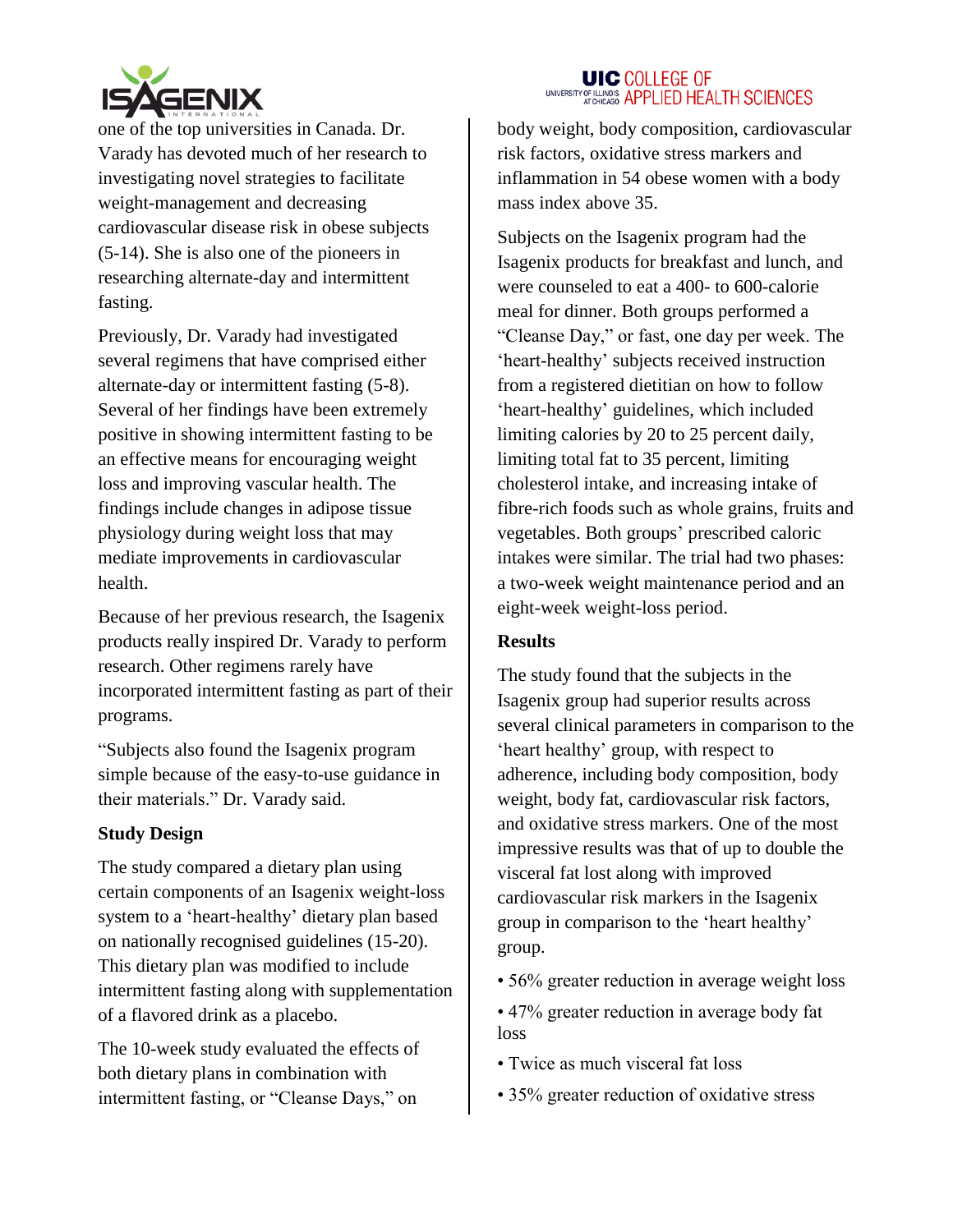

- Greater adherence in subjects
- Easier and more convenient

―When you see successful weight and visceral fat loss, the scientific literature suggests you should see a reduction in cardiovascular risk factors. This welldesigned clinical trial further supports the



*Suk Cho, Ph.D. Chief Science Officer*

impact someone can have on his or her life by controlling calorie intake," said Chief Science Officer Suk Cho, Ph.D. "We are pleased to be able to play such an important role in the health of our product users. We are looking forward to the publication of this clinical trial and are also excited to collaborate with Dr. Varady in the future."

Dr. Varady had high praise for the Isagenix products, saying, "Most intriguing was the adherence in the Isagenix group because of the program's ease of use. The subjects showed better adherence, better weight loss, and better visceral fat loss. As expected, the greater weight and visceral fat loss equated to a greater decrease in certain cardiovascular risk factors, specifically cholesterol levels, inflammatory markers, and oxidative stress."

## **UIC COLLEGE OF** UNIVERSITY OF ILLINOIS APPLIED HEALTH SCIENCES







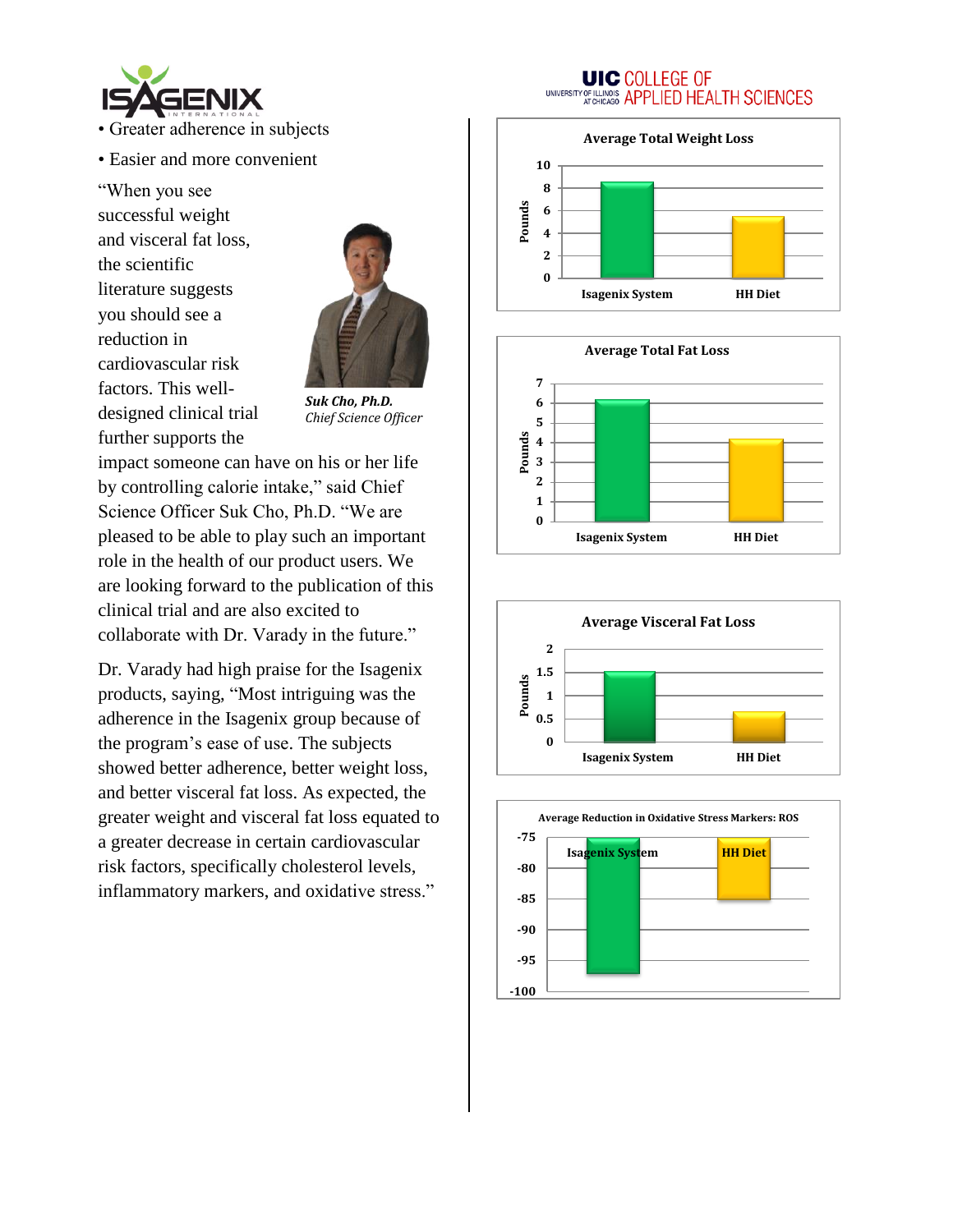

The results were unique and novel; therefore, the study's findings have been submitted to two reputable peer-review journals. Their publication is expected sometime in the near future. Although the university received funding by Isagenix to perform the clinical research, the company had no editorial power over the statistical methods or publication of the results.

*\*This document is intended to provide a technical summary of the actual results of the 10-week clinical study. Be responsible when sharing this information with others interested in Isagenix nutritional systems and products. Do not (i) stray or make claims that are not supported within this document, (ii) make any direct links to improved cholesterol or inflammatory markers except as a result of the greater weight loss and greater visceral fat loss achieved by the Isagenix program, or (iii) disclose the specific name of the diet against which the Isagenix program was compared. This document may not be altered or amended in any way for individual purposes and should only be reproduced in its entirety.* 

# **References**

- 1. Centers for Disease Control and Prevention. National Center for Health Statistics. Prevalence of Obesity in the United States, 2009-2010. NCHS Data Brief (No. 82). January 2012.
- 2. National Institutes of Health. Clinical guidelines on the identification, evaluation, and treatment of overweight and obesity in adults—The evidence report. *Obes Res* 6(Suppl 2): 51S–209S. 1998.

# **UIC COLLEGE OF** UNIVERSITY OF ILLINOIS APPLIED HEALTH SCIENCES

- 3. Shields M et al. Measures of abdominal obesity within body mass index categories, 1981 and 2007-2009. *Health Reports* 2012; 23:2.
- 4. Hairston KG, Vitolins MZ, Norris JM, et al. Lifestyle Factors and 5-Year Abdominal Fat Accumulation in a Minority Cohort: The IRAS Family Study. *Obesity* 2011 Jun 16.
- 5. Varady KA. Intermittent versus daily calorie restriction: which diet regimen is more effective for weight loss? *Obes Rev* 2011 Jul;12(7):e593-601.
- 6. Varady KA, Bhutani S, Church EC, Klempel MC. Short-term modified alternate day fasting: A novel dietary strategy for weight loss and cardioprotection in obese adults. *Am J Clin Nutr* 2009; 90: 1138-43.
- 7. Varady KA, Roohk DJ, Loe YC, et al. Effect of modified alternate-day fasting regimens on adipocyte size, triglyceride metabolism, and adipokine levels in mice. *J Lipid Res* 2007; 48: 2212-9.
- 8. Varady KA, Hellerstein MK. Alternateday fasting for chronic disease prevention: A review of human and animal trials. *Am J Clin Nutr* 2007; 86: 7-13.
- 9. Varady KA, Bhutani S, Church EC, Phillips SA. Adipokine responses to acute resistance exercise in trained and untrained men. *Medicine and Science in Sports and Exercise*. 2009.
- 10. Varady KA and Bhutani S. Nibbling versus feasting: Which meal pattern is better for heart disease prevention? *Nutrition Reviews*. 2009; 67: 591-8.
- 11. Varady KA, Tussing L, Bhutani S, Braunschweig CL. Degree of weight